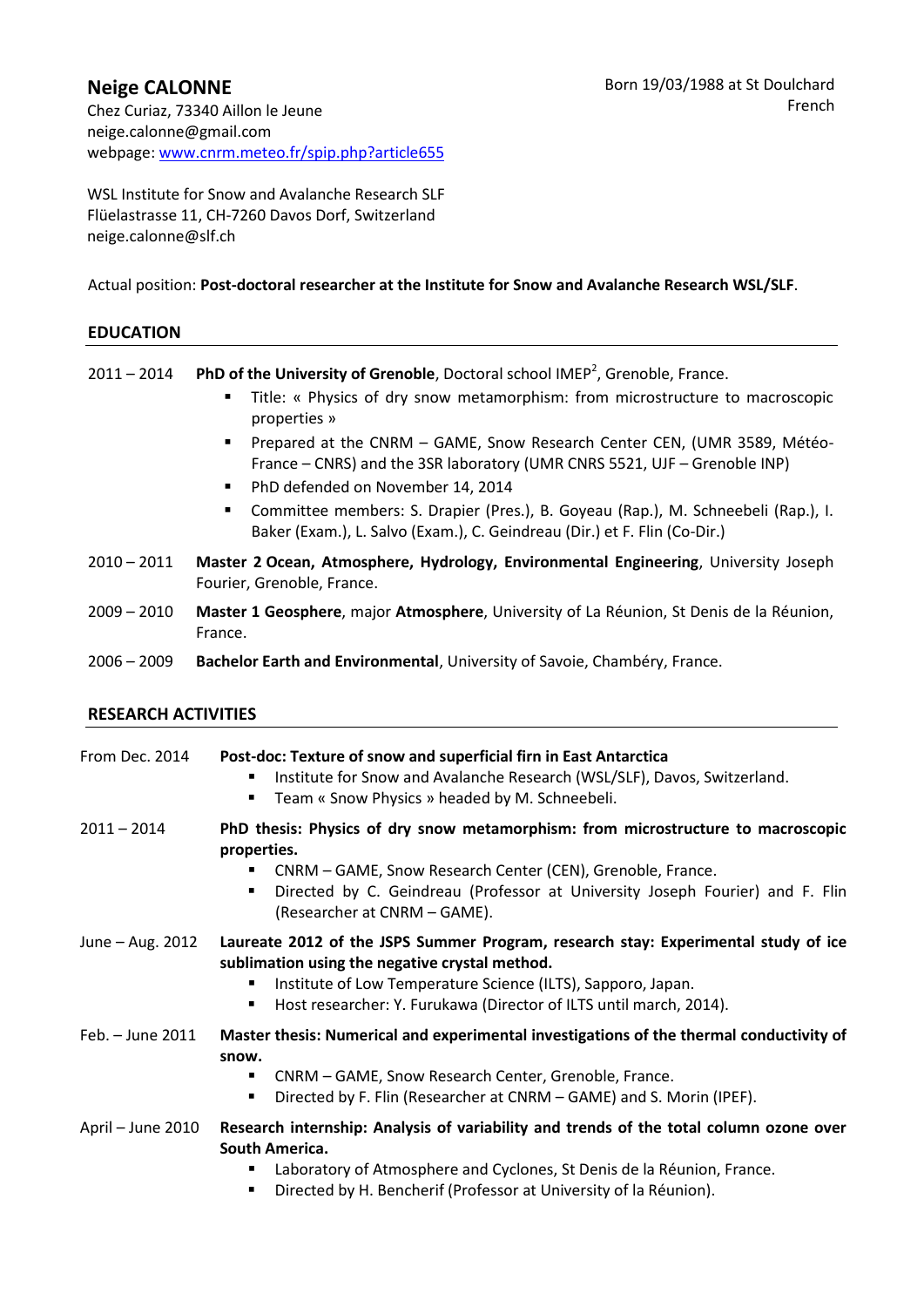## **TEACHING AND SUPERVISION**

#### June – July 2015 **Supervision of internship**

 Co-supervision of 50% of the internship of R. Caneill – L3 ENS Lyon – Water phase change in a cryogenic cell: calibration and application to snow study.

### Sept. – Oct. 2014 **Teaching at University Joseph Fourier**

**Bachelor of Engineering Science, Tutorial « Physics for civil engineering », 15** hours.

#### April – Sept. 2013 **Supervision of internship**

 Co-supervision of 50% of the internship of A. Philip – Master 2 EAR – In vivo monitoring of a temperature gradient metamorphism by X-ray tomography using a cryogenic cell and quantitative characterization.

#### **ACTIVITIES OF COLLECTIVE INTEREST**

#### 2013 **Involvement in the collective life of the laboratory**

Vice-president of the personnel association of Météo-France.

# October 2013 **Participation in scientific events**

La Fête de la Science, workshop « The color of snow », collab. LGGE (Grenoble)

#### 2011 – 2014 **Management of the tomographic images at CEN**

- Project ANR DigitalSnow, collaboration LIRIS (Lyon) and LAMA (Chambéry)
- Project VOR Tomo\_FL, collaboration IRSTEA (Grenoble)
- **Internship of Antoine Wautier, collaboration 3SR (Grenoble)**

#### **SCIENTIFIC PRODUCTION**

#### **Peer-reviewed publications**

- A1 **Calonne, N.**, F. Flin, B. Lesaffre, A. Dufour, J. Roulle, P. Puglièse, A. Philip, F. Lahoucine, C. Geindreau, J.-M. Panel, S. Rolland du Roscoat, and P. Charrier, [CellDyM: A room temperature](http://onlinelibrary.wiley.com/doi/10.1002/2015GL063541/full)  [operating cryogenic cell for the dynamic monitoring of snow metamorphism by time-lapse X-ray](http://onlinelibrary.wiley.com/doi/10.1002/2015GL063541/full)  [microtomography,](http://onlinelibrary.wiley.com/doi/10.1002/2015GL063541/full) *Geophys. Res. Lett.*, 42, doi:10.1002/2015GL063541, 2015. (IF=4,45)
- A2 **Calonne N.**, F. Flin, C. Geindreau, B. Lesaffre, and S. Rolland du Roscoat, [Study of a temperature](http://www.the-cryosphere.net/8/2255/2014/tc-8-2255-2014.pdf)  [gradient metamorphism of snow from 3-D images: time evolution of microstructures, physical](http://www.the-cryosphere.net/8/2255/2014/tc-8-2255-2014.pdf)  [properties and their associated anisotropy,](http://www.the-cryosphere.net/8/2255/2014/tc-8-2255-2014.pdf) *The Cryosphere*, 8, 2255–2274, doi:10.5194/tc-8-2255- 20148, 2014 (IF=4,37)
- A3 **Calonne N.**, C. Geindreau, and F. Flin, Macroscopic modeling for heat and water vapor transfer in [dry snow by homogenization,](http://pubs.acs.org/doi/abs/10.1021/jp5052535) *Journal of Physical Chemistry B*, 118(47), 13393-13403, 10.1021/jp5052535, 2014. (IF=3,37)
- A4 Hagenmuller P., **N. Calonne**, G. Chambon, F. Flin, C. Geindreau, and M. Naaim, [Characterization of](http://www.sciencedirect.com/science/article/pii/S0165232X1400161X)  [the snow microstructural bonding system through the minimum cut density,](http://www.sciencedirect.com/science/article/pii/S0165232X1400161X) *Cold Regions Science and Technology*, 108, 72-79, doi:10.1016/j.coldregions.2014.09.002, 2014. (IF=1,44)
- A5 **Calonne N.**, C. Geindreau, F. Flin, S. Morin, B. Lesaffre, S. Rolland du Roscoat, P. Charrier, [3D image](http://www.the-cryosphere.net/6/939/2012/tc-6-939-2012.html)[based numerical computations of snow permeability: links to specific surface area, density, and](http://www.the-cryosphere.net/6/939/2012/tc-6-939-2012.html)  [microstructural anisotropy,](http://www.the-cryosphere.net/6/939/2012/tc-6-939-2012.html) *The Cryosphere*, 6, 939–951, doi:10.5194/tc-6-939-2012, 2012. (IF=4,37)
- A6 **Calonne N.**, F. Flin, S. Morin, B. Lesaffre, S. Rolland du Roscoat, C. Geindreau, [Numerical and](http://onlinelibrary.wiley.com/doi/10.1029/2011GL049234/full)  [experimental investigations of the effective thermal conductivity of snow,](http://onlinelibrary.wiley.com/doi/10.1029/2011GL049234/full) *Geophysical Research Letter*, 38, L23501, doi:10.1029/2011GL049234, 2011. (IF=4,45)